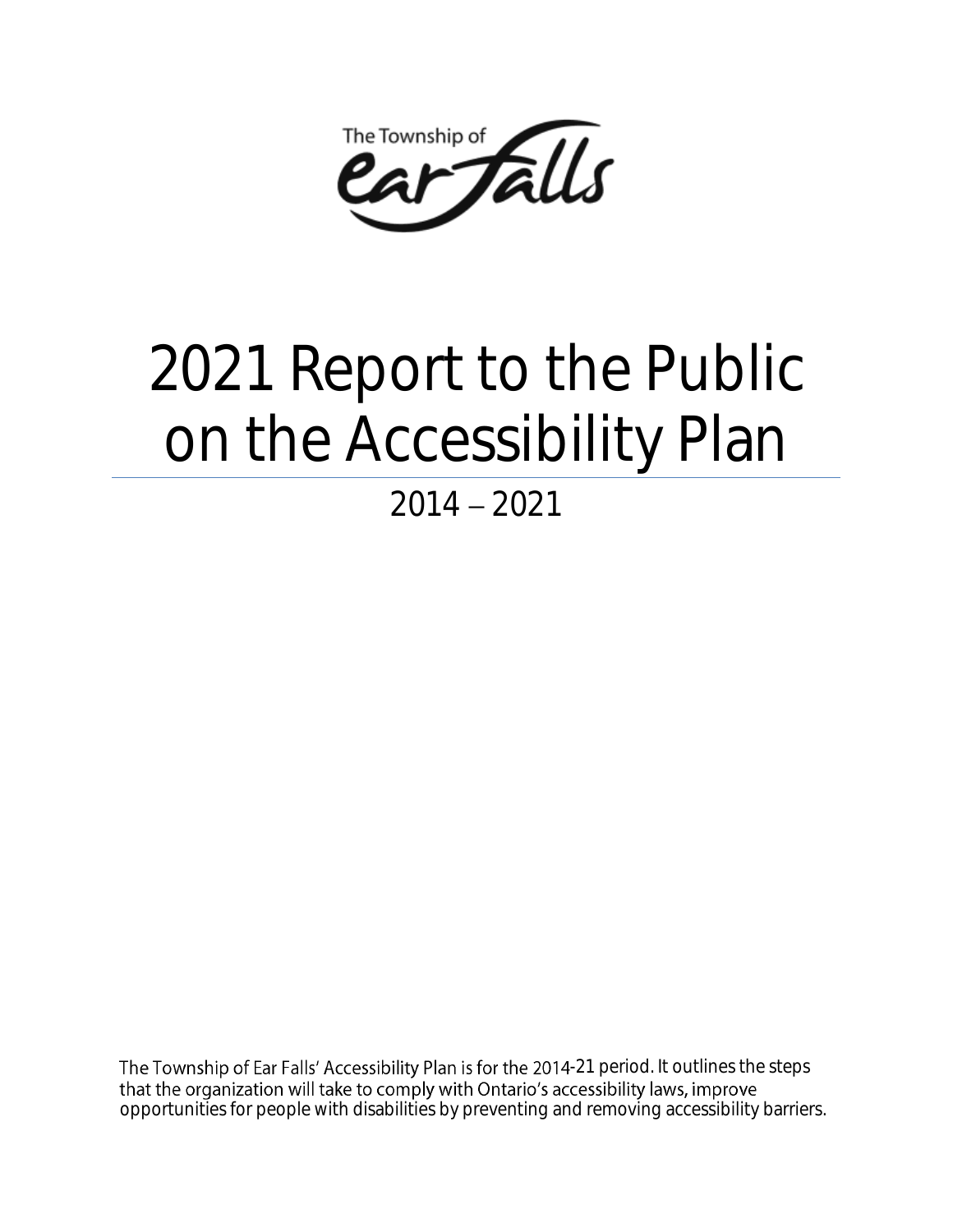#### **Statement of Commitment**

The Township of Ear Falls is committed to treating all people in a way that allows them to maintain their dignity and independence. We believe in integration and equal opportunity. We are committed to meeting the needs of people with disabilities in a timely manner, and will do so by preventing and removing barriers to accessibility and meeting accessibility requirements under the Accessibility for Ontarians with Disabilities Act.

#### **Accessible Emergency Information**

The Township of Ear Falls is committed to providing residents and customers with publicly available emergency information in an accessible way upon request. We will also provide employees with disabilities with individualized emergency response information when necessary.

#### **Training**

The Township of Ear Falls will provide training to employees, volunteers and other staff members on Ontario's accessibility laws and on the Human Rights Code as it relates to people with disabilities. Training will be provided in a way that best suits the duties of employees, volunteers and other staff members.

The Township of Ear Falls will take the following steps to ensure employees are provided with the training needed to meet Ontario's accessible laws by **January 1st, 2015.**

• Provide Accessibility Training for all new employees in a timely manner – in accordance with the Township's Accessibility Policy – Customer Service Policy

• Ensure that completion certificates are available for all Accessibility Training This action has been completed. Staff have been trained on the Accessibility for Ontarians with Disabilities Act, and the Township's Accessibility Policy – Customer Service Policy.

The Township of Ear Falls will take the following steps to ensure employees are provided with the training needed to meet Ontario's accessible laws by **January 1st, 2021.**

- Provide Accessibility Training for all new employees and volunteers in a timely manner in accordance with the Township's Accessibility Policy – Customer Service Policy
- Provide Accessibility Refresher Training for employees at a Tailgate Meeting
- Ensure that completion certificates are available for all Accessibility Training and Refresher Training
- Provide Accessibility Refresher Information to employees in a news bulletin distributed with paystubs

Accessibility Training has been completed for new employees and volunteers. Refresher training was provided in 2019 to existing staff and current volunteers, with certificates being kept on file.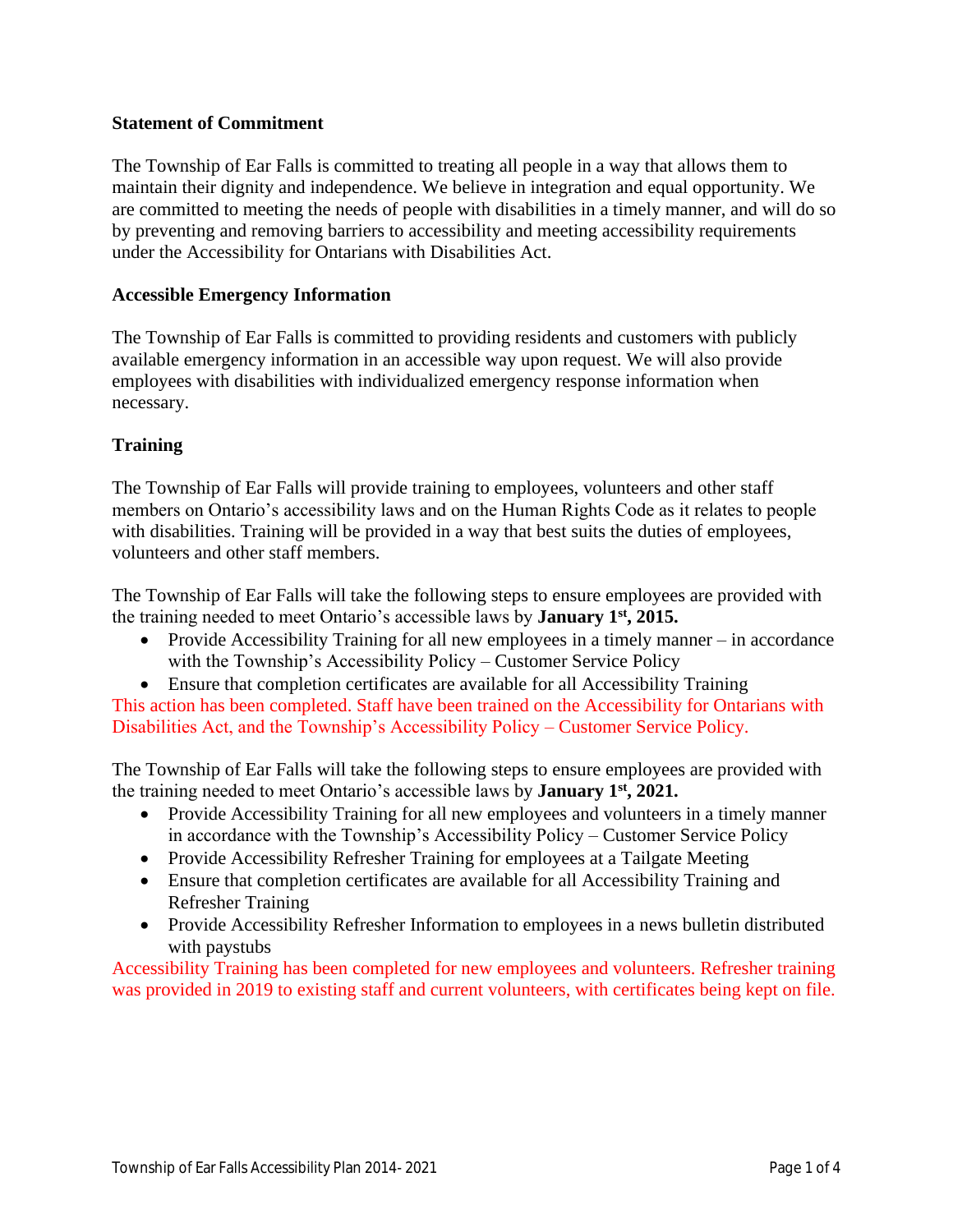#### **Information and Communications**

The Township of Ear Falls is committed to meeting the communication needs of people with disabilities. We will consult with people with disabilities to determine their information and communication needs.

The Township of Ear Falls will take the following steps to make ensure existing feedback processes are accessible to people with disabilities upon request by **January 1st, 2015.**

• Provide public notice at the Municipal Office and on the Municipal Website of the availability of accessibility options

This action has been completed.

• Post the Accessibility Policy and Accessibility Plan on the Municipal Website, and make it available at the Municipal Office

This action has been completed.

• Train employees on the process to provide documents in accessible formats This action has been completed.

The Township of Ear Falls will take the following steps to make sure all publicly available information is made accessible upon request by **January 1st, 2016**.

- Train employees on the process to provide documents in accessible formats This action has been completed.
- Retain a consultant to assist in reformatting publicly available documents for the January 1<sup>st</sup>, 2012 – current period posted on the website [www.ear-falls.com](http://www.ear-falls.com/) to conform with WCAG 2.0, Level AA standards. Documents posted prior to January  $1<sup>st</sup>$ , 2012 are not required to be reformatted.

This action has been completed.

The Township of Ear Falls will take the following steps to make all websites and content conform with WCAG 2.0, Level AA by **January 1st, 2021**.

• Retain a consultant to redesign the website [www.ear-falls.com](http://www.ear-falls.com/) to conform with WCAG 2.0, Level AA standards

This action has been completed.

• Procure the necessary equipment and/or supplies to ensure that employees are able to maintain the website and post content in accordance with the WCAG 2.0, Level AA standard

This action has been completed but requires ongoing review to ensure compliance.

• Continue to monitor the WCAG 2.0, Level AA standard to ensure that any changes are considered in the Township of Ear Falls website development.

This action has been completed but requires ongoing review to ensure compliance.

NOTE: WCAG 2.0 is an internationally accepted standard for web accessibility developed by the World Wide Web Consortium (W3C), an international team of experts. WCAG 2.0 sets out guidelines for organizations to follow to make their websites more accessible for people with disabilities. The guidelines cover things like writing web content in clear language, providing alternate text for images and making sure someone can navigate your website with just a keyboard. Each guideline has three levels of accessibility: A, AA and AAA. Level AAA is the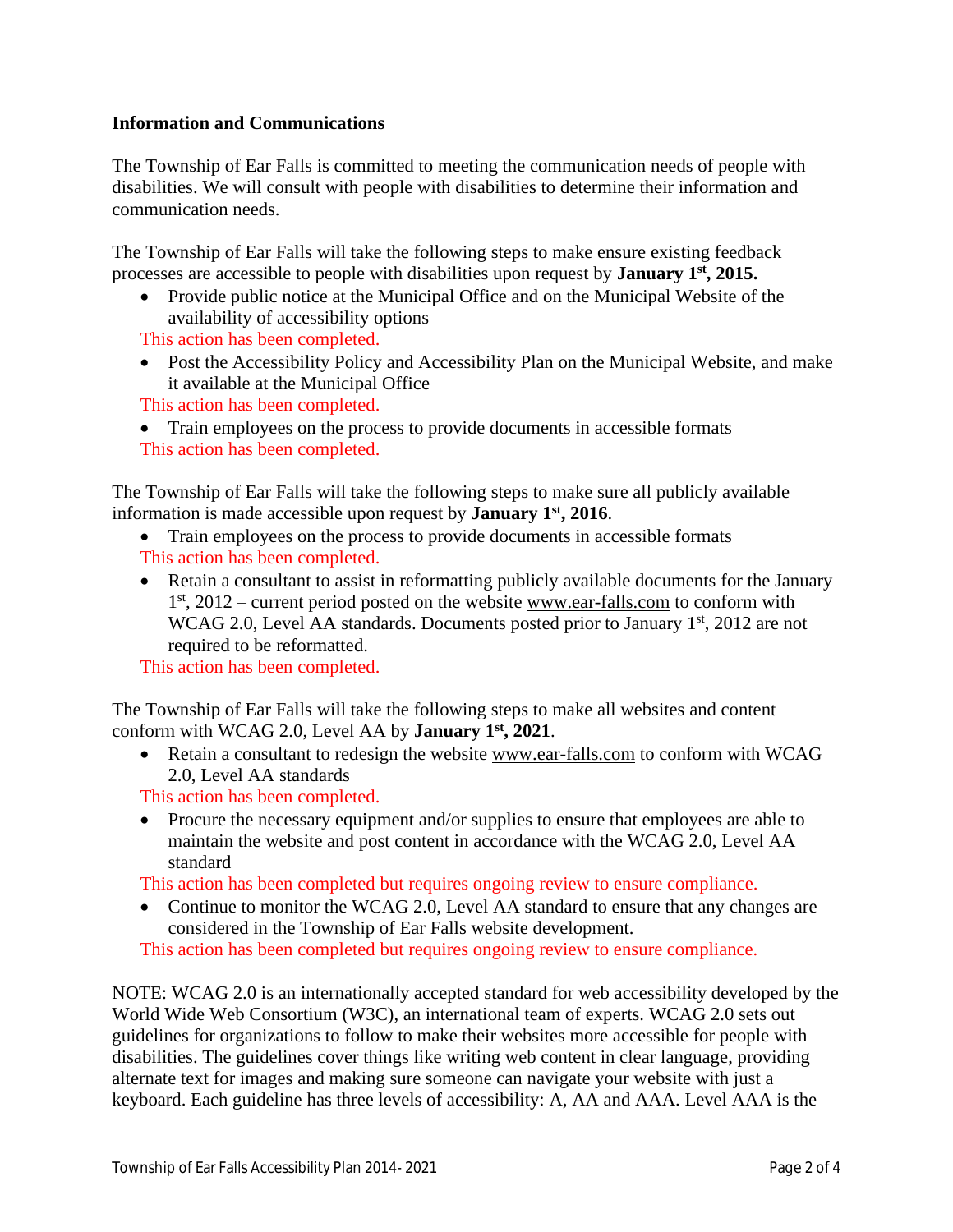highest level of accessibility. Following these guidelines should make it easier for everyone to access your website and content, including people without disabilities.

# **Employment**

The Township of Ear Falls is committed to fair and accessible employment practices. We will take the following steps to notify the public and staff that, when requested, will accommodate people with disabilities during the recruitment and assessment processes and when people are hired.

- Wording stating the Township of Ear Falls' commitment to accessible employment practices will be included in all job postings.
- Supervisors will be provided training on the importance of accommodating people with disabilities during the recruitment and assessment process and when people are hired.
- Accessible job recruitment and assessment opportunities will be provided such as accessible interview formats.

This action has been completed, and has been standardized in the Township's job recruitment process, and letters of hiring.

The Township of Ear Falls will follow the process, as defined in the Township of Ear Falls' Health and Safety Policy, for developing individual accommodation plans for employees that have identified a disability and return-to-work policies for employees that have been absent due to a disability. These plans will outline:

- the accommodations that will be provided
- how the employer will help the employee(s) stay safe in an emergency
- accessible formats and communications supports that the employee(s) need, and
- how and when the plan will be reviewed and updated

The plans will remain private to the greatest extent possible, while recognizing that the Township, in coordination with the employee, will need to implement the plan within municipal operations which are primarily public workplaces.

An individual accommodation plan has not yet been requested by an employee within the organization. Individualized plans have been discussed with employees, primarily due to returnto-work scenarios, but the Township has not needed to develop a plan to date.

The Township of Ear Falls will take the following steps to prevent and remove other accessibility barriers identified.

• Review all requests / comments received regarding the employment process and make necessary changes to better accommodate people with disabilities.

The Township has received and reviewed accommodation requests, and made accommodations to improve the employment process as it relates to removing accessibility barriers.

# **Design of Public Spaces**

The Township of Ear Falls will meet the Accessibility Standards for the Design of Public Spaces when building or making major modifications to public spaces. Public spaces include:

- Recreational trails
- Outdoor public eating areas like rest stops or picnic areas